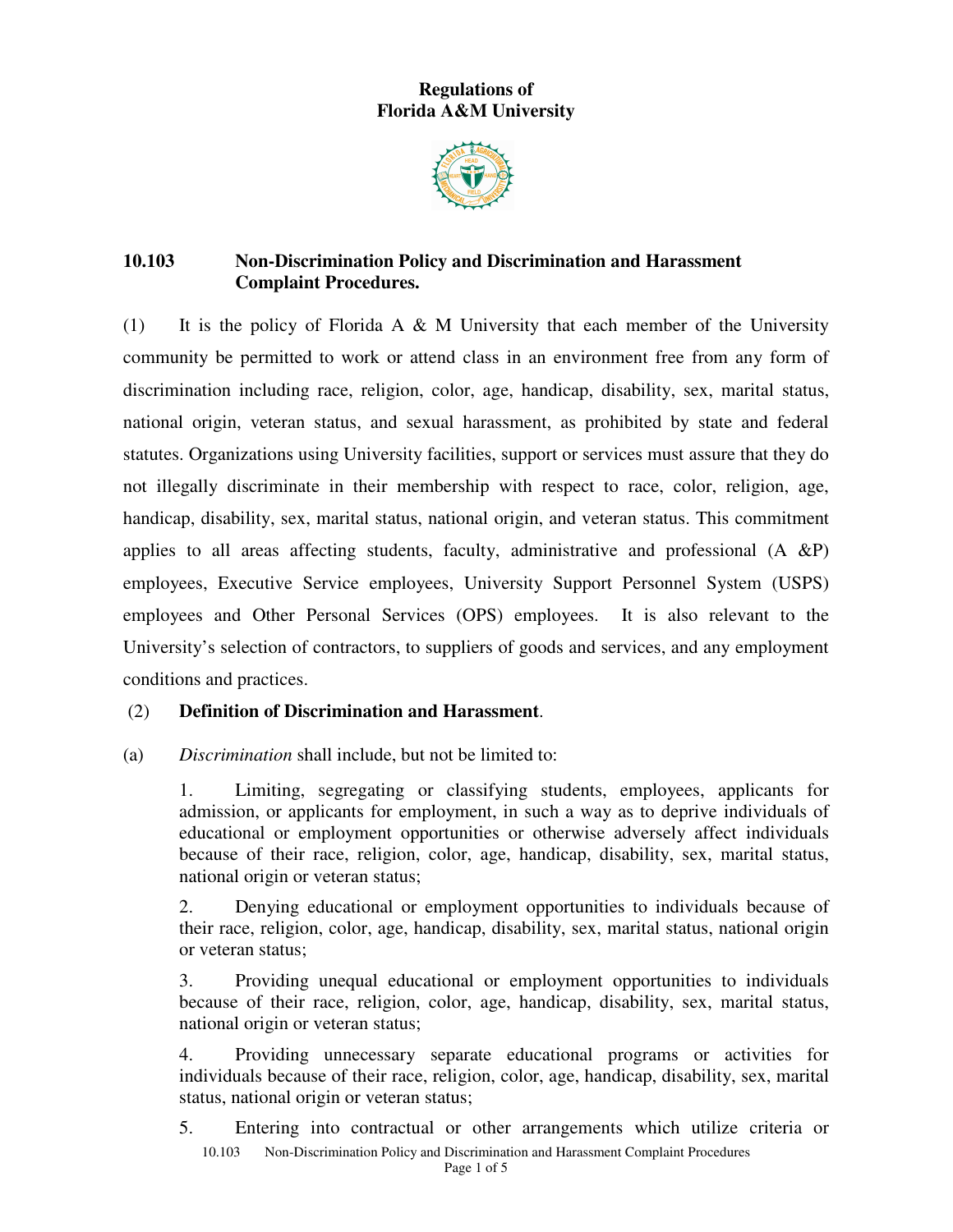administrative methods which have the effect of subjecting individuals to discrimination or which otherwise adversely affect individuals because of their race, religion, color, age, handicap, disability, sex, marital status, national origin or veteran status;

6. The application of any policy or procedure, or taking of any admission or employment action, that adversely affects a student, employee, applicant for admission, applicant for employment, a group of students, or a group of employees based on race, religion, color, age, handicap, disability, sex, marital status, national origin or veteran status.

## (b) *Harassment* shall include, but not be limited to:

1. Any slurs, innuendoes or other verbal or physical conduct reflecting on an individual's race, ethnic background, gender or handicapping condition which has the purpose or effect of creating an intimidating, hostile or offensive educational or work environment; has the purpose or effect of unreasonably interfering with the individual's work or school performance or participation; or otherwise adversely affects an individual's employment or educational opportunities.

2. The denial of or the provision of aid, benefits, grades, rewards, employment, faculty assistance, services, or treatment on the basis of sexual advances or requests for sexual favors.

3. Sexual advances, requests for sexual favors, and other verbal or physical conduct of a sexual nature when submission to such conduct is made either explicitly or implicitly a term or condition of an individual's employment or educational career; submission to or rejection of such conduct is used as a basis for educational or employment decisions affecting the individual; or such conduct has the purpose or effect of unreasonably interfering with an individual's work or educational performance or creating an intimidating, hostile or offensive working or educational environment.

### (3) **Dissemination and Implementation of the Regulation**.

 (a) The Office of Equal Opportunity Programs shall disseminate this regulation or portions of it to the University community which shall comply and adhere to its provisions. All units shall also take appropriate action to implement the provisions set forth in this regulation.

### (4) **Procedures for Filing a Complaint**.

(a) Any individual who believes that he/she is a victim of discrimination or harassment may seek guidance from the Equal Opportunity Programs (EOP) Officer who has been delegated authority by the President to receive and investigate EEO discrimination and harassment complaints based on a protected class issue. The EOP Officer shall inform prospective complainants of the formal and informal options by which his/her concern can be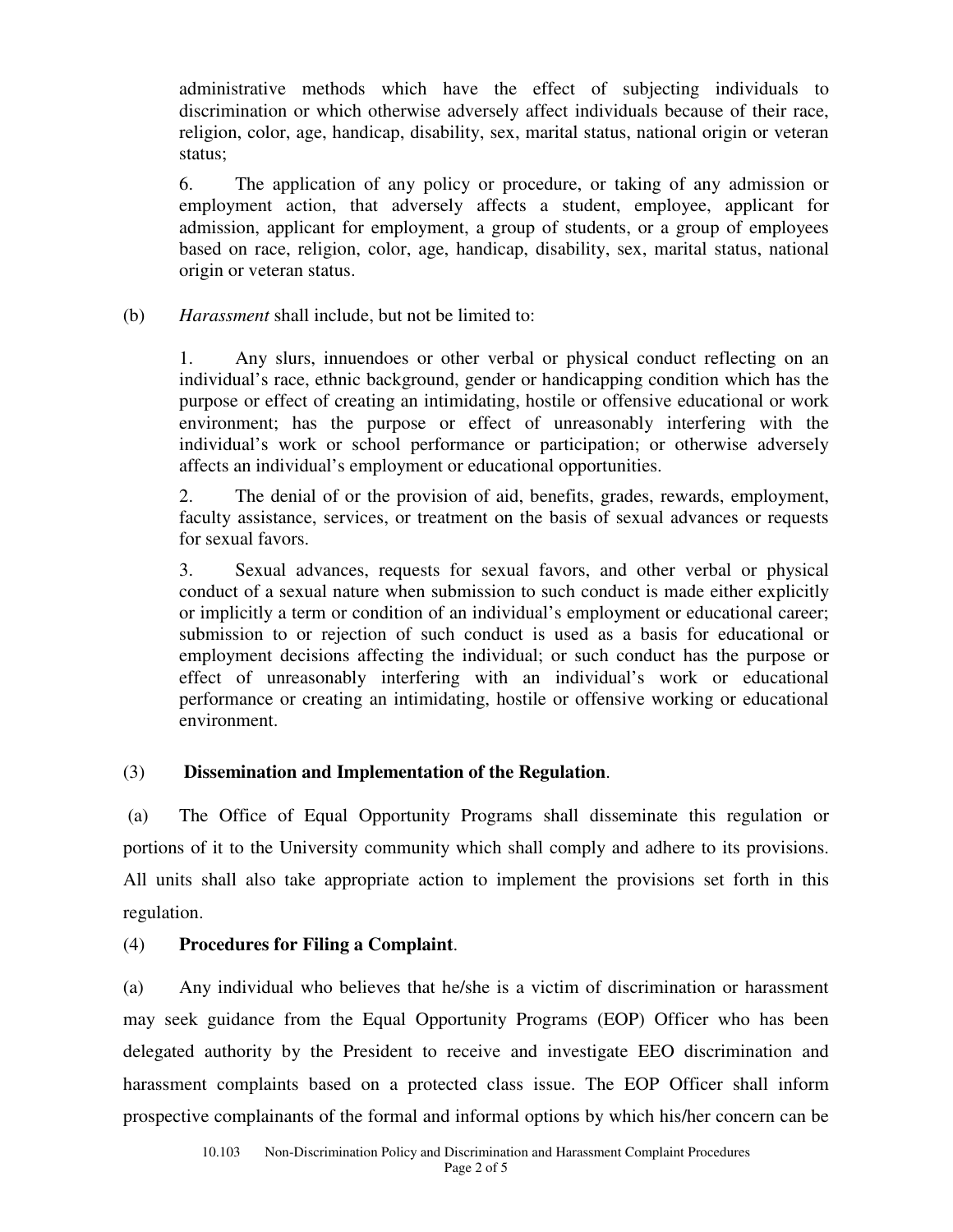addressed and resolved. Issues handled informally will not normally invoke the investigatory procedures set forth in this regulation. Issues handled formally, shall include the full range of processes and reviews that are necessary to ascertain the facts.

(b) A formal complaint shall be filed on the Charge of Discrimination/Harassment Form and submitted to the EOP Officer within 60 calendar days after the alleged occurrence of the discrimination/harassment incident. The form may be obtained from the EOP Office.

(c) No formal action may be undertaken unless and until a formal complaint is filed. This provision shall not limit the University in any way from initiating its own review of the complaint and taking appropriate action should such be deemed warranted under the circumstances presented.

(d) After receiving the signed written complaint, the EOP Officer shall notify, in writing, the complainant and the person against whom the complaint was filed of the allegations; provide the person against whom the complaint was filed an opportunity to respond; conduct a complete investigation; and, determine a resolution to the complaint within thirty (30) working days of receipt of the written complaint.

(e) The complaint will be dismissed if it is determined that the allegations are without merit. If disciplinary action is warranted, the EOP Officer shall prepare written notices to both parties (complainant and person against whom the complaint was filed). The written notice shall include the proposed disciplinary action, the reasons for the disciplinary actions, and the right of the person against whom the complaint has been filed to request, within ten (10) working days of receipt of the proposed disciplinary action, an investigatory interview before a University hearing board.

(f) The University hearing board, when charged to review the complaint, shall file with the President or President's designee their findings and recommendations. The hearing board will notify both parties of its recommendations.

(g) The Complainant or the person against whom the complaint has been filed may upon receipt of the hearing board's decision make an appeal to the President, or the President's designee, for a review of the decision. Any appeals to the President or President's designee must be filed in writing within ten (10) working days of receipt of the hearing board's written decision. Any additional information provided to the President or President's designee can only be provided in conjunction with the written appeal addressed to the President or President's designee. The President or President's designee shall render, within working twenty (20) working days of receipt of the hearing board's recommendation, a final written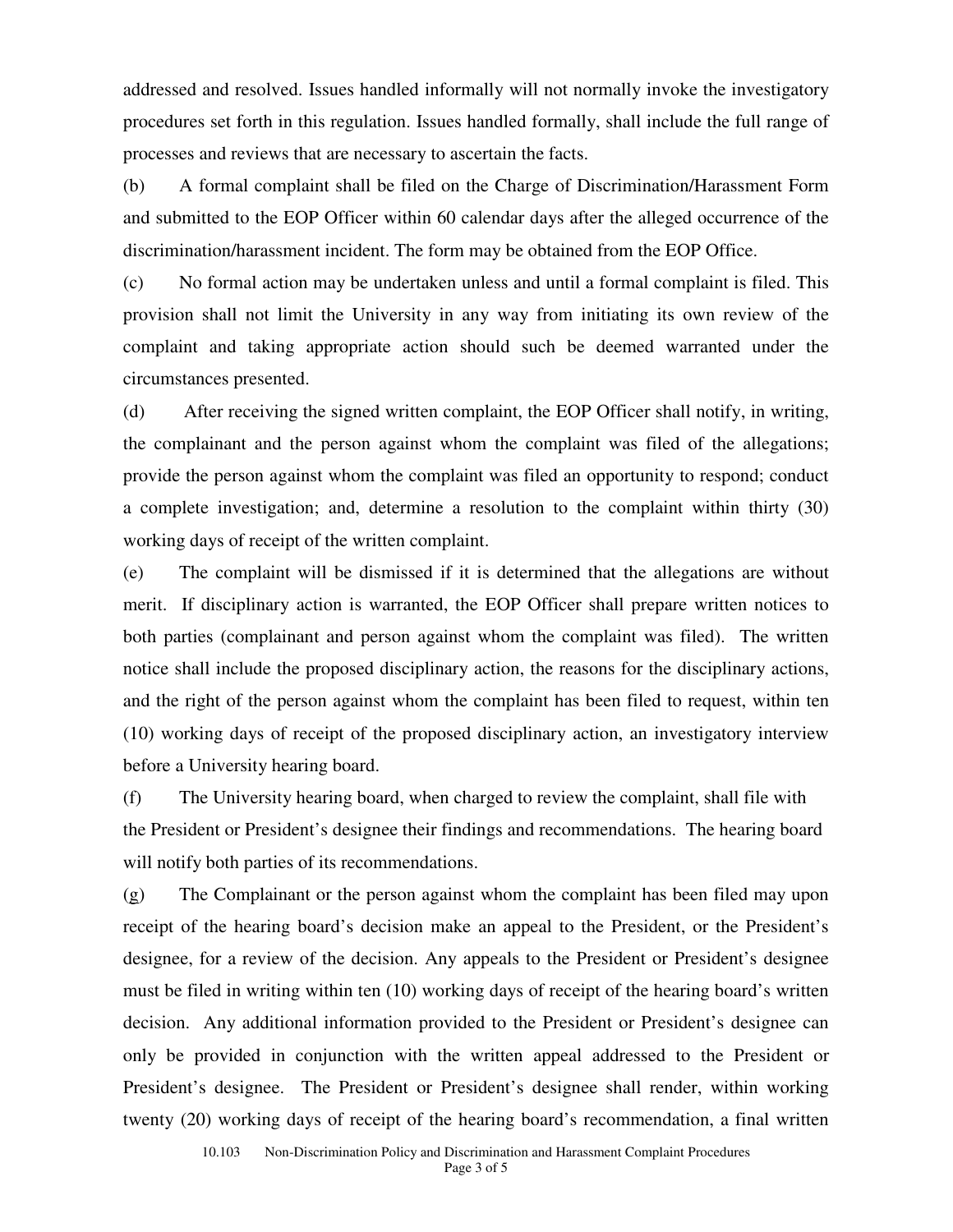decision either dismissing the complaint or taking appropriate disciplinary action. The President or President's designee shall have the right to affirm, modify or reverse any prior decisions.

#### (5) **Disciplinary Actions**.

(a) Any employee or student of the University who is found to have discriminated against or harassed a student, an employee or an applicant for admission or employment will be subject to counseling or disciplinary action. Disciplinary action may include a written reprimand, probation, suspension, expulsion, or dismissal. The nature of the counseling or disciplinary action shall be guided by the seriousness of the offense.

(b) Any employee in a supervisory capacity who has knowledge of a complaint involving another supervisor, subordinate, employee(s) supervised by another supervisor, or student(s) in the class(es) of another supervisor and who does not take appropriate corrective action or report the matter directly to the President or University EOP Officer will be subject to counseling or disciplinary action. Disciplinary action may include a written reprimand, suspension or dismissal. The nature of the counseling or disciplinary action shall be guided by the seriousness of the offense.

(c) Any employee or student who knowingly files a false complaint of discrimination or harassment or who knowingly provides false testimony under this regulation shall be subject to disciplinary action. Disciplinary action may include a written reprimand, probation, suspension, expulsion or dismissal. The nature of the disciplinary action shall be guided by the seriousness of the offense.

#### (6) **Retaliation Procedure.**

(a) Complainants who feel that they have been retaliated against for exercising their rights under this regulation shall have the right to file a retaliation complaint with the EOP Officer.

(b) Retaliation complaints shall be handled in the same manner and utilizing the same procedures set forth above in Section 4 of this regulation.

#### (7) **Election of Remedies**.

(a) The doctrine of election of remedies shall apply to complaints filed pursuant to this regulation. Should a Complainant elect to pursue an available alternative remedy, including the filing of a grievance pursuant to the collective bargaining agreement, the filing of any such grievance shall operate as a waiver of the Complainant's right to file a complaint and